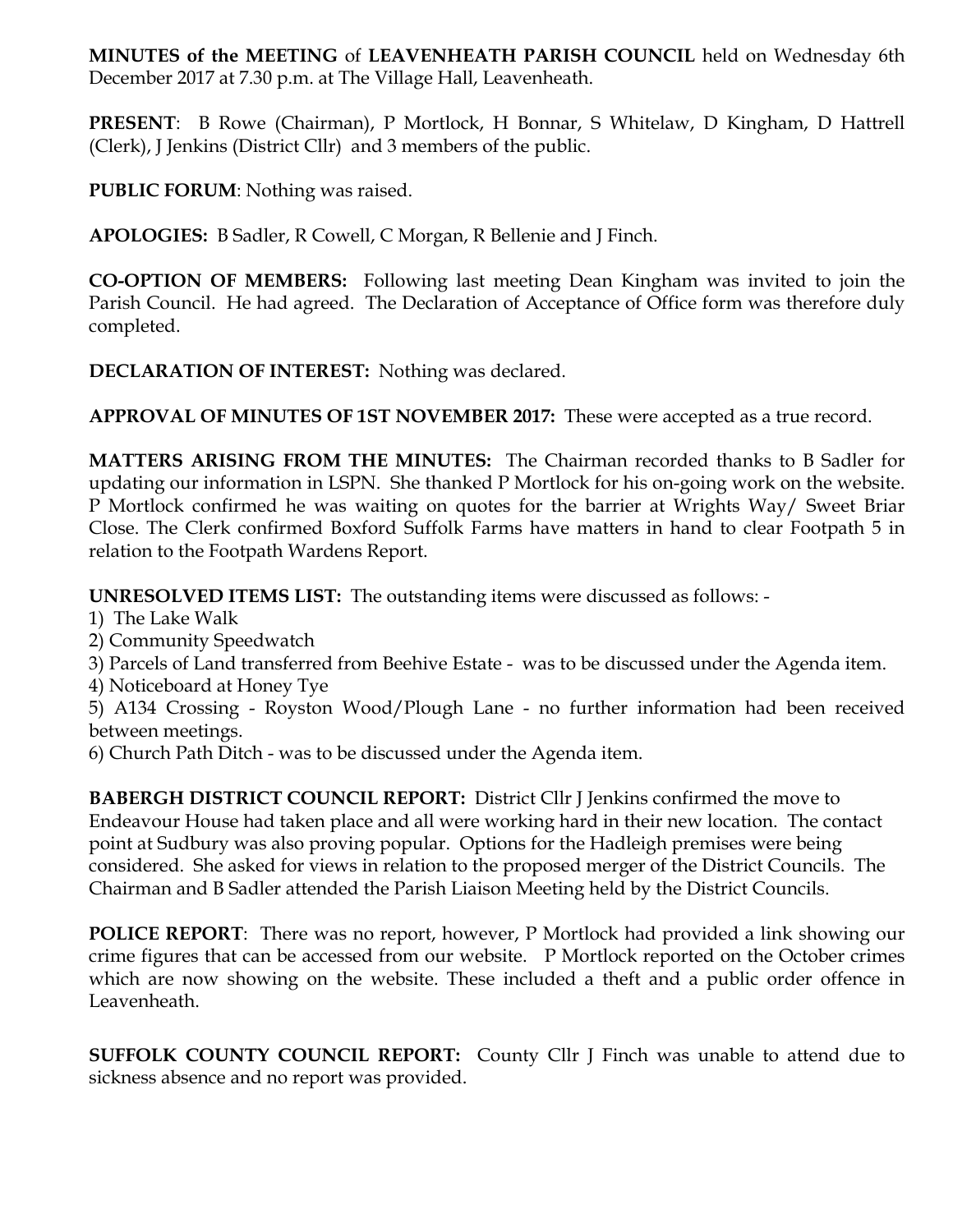**CORRESPONDENCE:** The report had been issued ahead of the meeting and key areas were discussed. It was decided not to keep our Parish Council owned Street Lights on all night on Christmas Eve and New Years Eve. The Clerk read an email from the County Council agreeing to re-locate the school bus stop on the High Road from Kingsland Lane to the Village Green gates. This was to discourage parent parking at the junction and the resultant safety issues. P Mortlock agreed to put signs out and the County Council are contacting the school to advise parents accordingly. The Chairman referred to correspondence from a landowner in relation to preserving the Right of Way but also preventing possible unauthorised field access near Radleys Lane. County Rights of Way have approved the changes. Members of the Parish Council commented that they also didn't have any issues.

## **HIGHWAYS**: Nothing was raised.

**FINANCE:** The bank balances as at 6th December 2017 were **£33491.83** in the Community Account, **£15366.55** in the Reserve Account making a total of **£48858.38**. Potential tree work between Wrights Way and The Village Green was estimated at £150, which was duly approved.

The budget and Precept for the next Financial Year was discussed. Following discussion, it was agreed to increase the Precept by 1.5% to residents giving a total Precept of £19461. This was proposed by P Mortlock, seconded by S Whitelaw and unanimously carried.

|       | The following were authorised for payment: - |                     |                    |
|-------|----------------------------------------------|---------------------|--------------------|
| 1480  | 438.39                                       | D K Hattrell        | Clerks Salary      |
| 1481  | 102.00                                       | Inland Revenue Only | Clerk's deductions |
| Total | £540.39                                      |                     |                    |

**CHURCH PATH DITCH:** The landowner had requested more evidence ahead of last meeting so, as agreed, R Cowell had drafted a response and provided photographs between meetings. This was sent by the Clerk recently, so a response was awaited.

**PARCELS OF LAND:** The plan of the three parcels of land transferred to the Parish Council for upkeep was shared with the meeting. The land was as members expected and were being maintained.

**REPORTS FROM ORGANISATIONS AND REPRESENTATIVES:** Reports were given from the Village Green, Village Hall, and Community Woodland. No actions were agreed.

**IDEAS TO IMPROVE THE VILLAGE:** Nothing was raised.

**REPORTS AND QUESTIONS FROM CHAIRMAN AND MEMBERS**: A Tree Wardens Report was provided. It was agreed to set up working groups in the New Year to complete the tasks identified from Audit. These will need to be concluded by the last meeting in the Financial Year in March - **Action Clerk: Agenda item January**. It was agreed to report to the District Council the need to clear low-level vegetation obstructing the Public Open Space path from Maple Way to the A134 - **Action Clerk**.

The meeting closed at **8.45 p.m**.